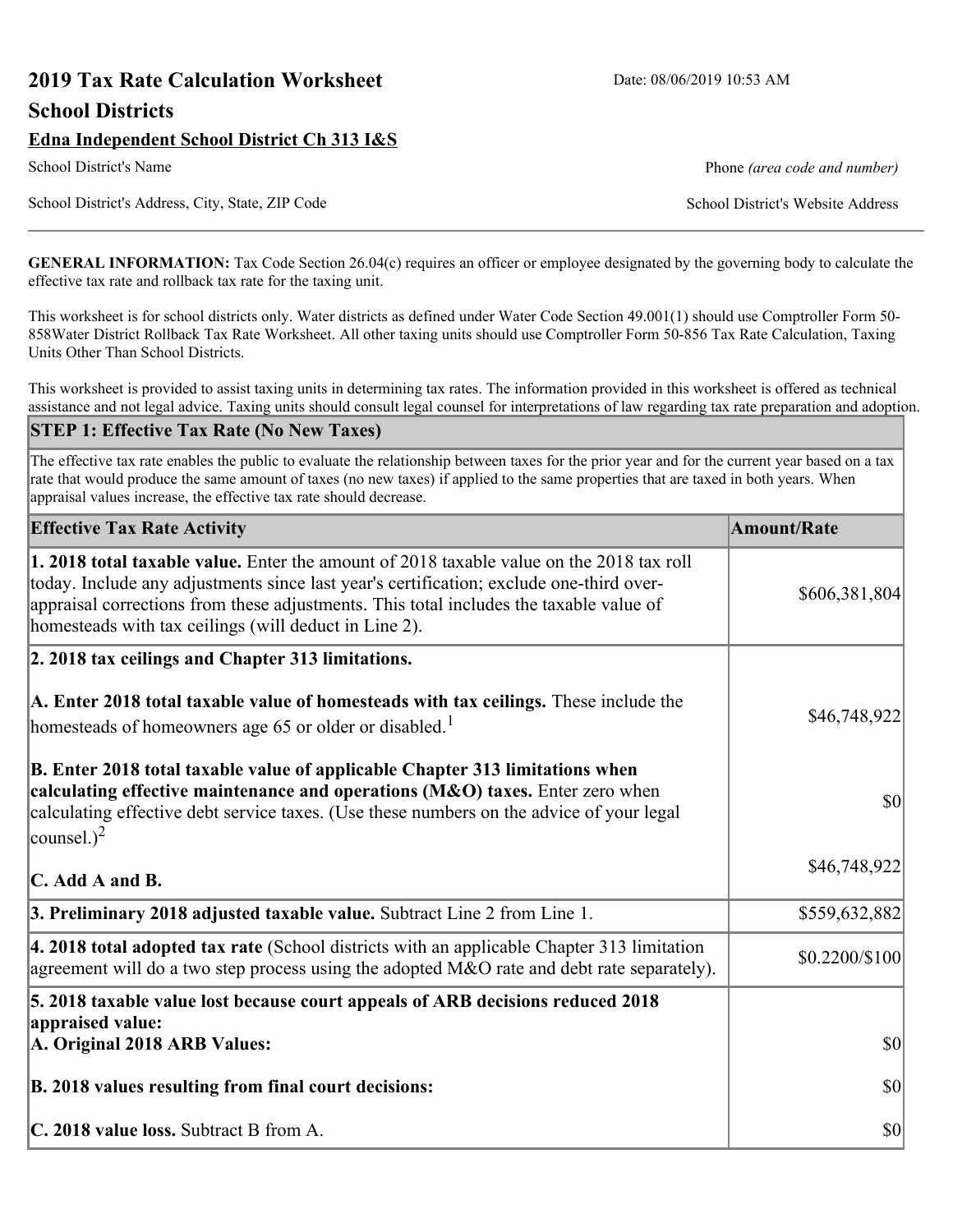| 6. 2018 taxable value, adjusted for court-ordered reductions. Add Line 3 and Line 5C.                                                                                                                                                                                                                                                                                                                                                                        | \$559,632,882 |
|--------------------------------------------------------------------------------------------------------------------------------------------------------------------------------------------------------------------------------------------------------------------------------------------------------------------------------------------------------------------------------------------------------------------------------------------------------------|---------------|
| 7. 2018 taxable value of property in territory the school deannexed after Jan. 1, 2018.<br>Enter the 2018 value of property in deannexed territory.                                                                                                                                                                                                                                                                                                          | \$0           |
| 8. 2018 taxable value lost because property first qualified for an exemption in 2019.<br>Note that lowering the amount or percentage of an existing exemption does not create a new<br>exemption or reduce taxable value. If the school district increased an original exemption, use<br>the difference between the original exempted amount and the increased exempted amount.<br>Do not include value lost due to freeport or goods-in-transit exemptions. |               |
| A. Absolute exemptions. Use 2018 market value:                                                                                                                                                                                                                                                                                                                                                                                                               | \$189,970     |
| <b>B. Partial exemptions.</b> 2019 exemption amount or 2019 percentage exemption times 2018<br>value:                                                                                                                                                                                                                                                                                                                                                        | \$335,690     |
| C. Value loss. Add A and B.                                                                                                                                                                                                                                                                                                                                                                                                                                  | \$525,660     |
| 9. 2018 taxable value lost because property first qualified for agricultural appraisal (1-<br>d or 1-d-1), timber appraisal, recreational/scenic appraisal or public access airport<br>special appraisal in 2019. Use only properties that qualified in 2019 for the first time; do<br>not use properties that qualified in 2018.                                                                                                                            |               |
| A. 2018 market value:                                                                                                                                                                                                                                                                                                                                                                                                                                        | $ 10\rangle$  |
| B. 2019 productivity or special appraised value:                                                                                                                                                                                                                                                                                                                                                                                                             | \$0           |
| C. Value loss. Subtract B from A.                                                                                                                                                                                                                                                                                                                                                                                                                            | $ 10\rangle$  |
| 10. Total adjustments for lost value. Add Lines 7, 8C and 9C.                                                                                                                                                                                                                                                                                                                                                                                                | \$525,660     |
| 11. 2018 adjusted taxable value. Subtract Line 10 from Line 6.                                                                                                                                                                                                                                                                                                                                                                                               | \$559,107,222 |
| 12. Adjusted 2018 taxes. Multiply Line 4 by Line 11 and divide by \$100.                                                                                                                                                                                                                                                                                                                                                                                     | \$1,230,035   |
| 13. Taxes refunded for years preceding tax year 2018. Enter the amount of taxes refunded<br>by the district for tax years preceding tax year 2018. Types of refunds include court<br>decisions, corrections and payment errors. Do not include refunds for tax year 2018. This<br>line applies only to tax years preceding tax year 2018.                                                                                                                    | \$5,778       |
| 14. Adjusted 2018 taxes with refunds. Add Lines 12 and 13.                                                                                                                                                                                                                                                                                                                                                                                                   | \$1,235,813   |
| 15. Total 2019 taxable value on the 2019 certified appraisal roll today. This value<br>includes only certified values and includes the total taxable value of homesteads with tax<br>ceilings (will deduct in Line 17). These homesteads include homeowners age 65 or older or<br>disabled.                                                                                                                                                                  |               |
| A. Certified values only: <sup>3</sup>                                                                                                                                                                                                                                                                                                                                                                                                                       | \$644,227,107 |
| <b>B. Pollution control and energy storage exemption:</b> Deduct the value of property<br>exempted for the current tax year for the first time as pollution control or energy storage<br>system property:                                                                                                                                                                                                                                                    | $S-0$         |
|                                                                                                                                                                                                                                                                                                                                                                                                                                                              | \$644,227,107 |
| <b>C. Total value.</b> Subtract B from A.                                                                                                                                                                                                                                                                                                                                                                                                                    |               |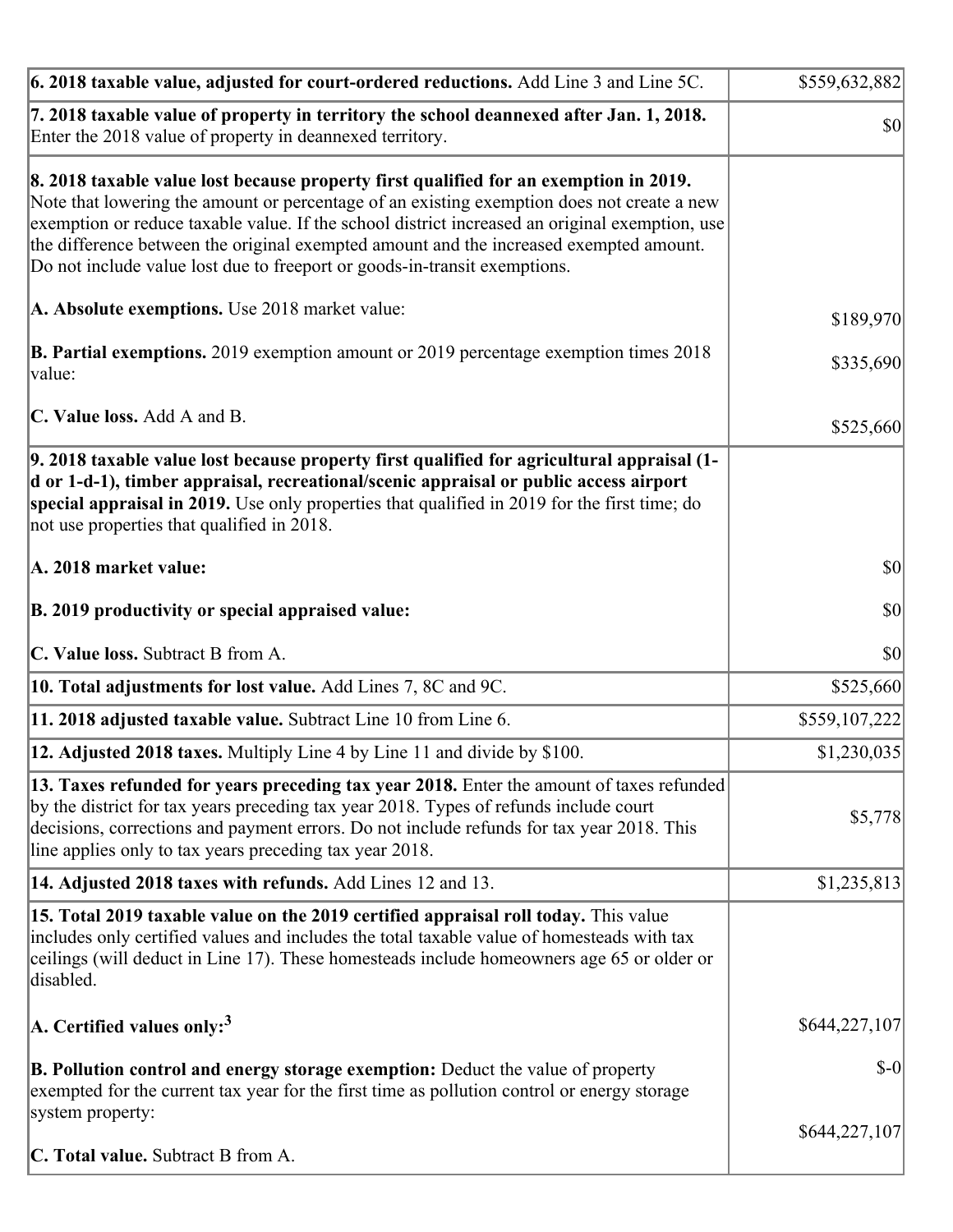| 16. Total value of properties under protest or not included on certified appraisal roll.                                                                                                                                                                                                                                                                                                                                                                                                                                                                                                                                                                                                                  |                |
|-----------------------------------------------------------------------------------------------------------------------------------------------------------------------------------------------------------------------------------------------------------------------------------------------------------------------------------------------------------------------------------------------------------------------------------------------------------------------------------------------------------------------------------------------------------------------------------------------------------------------------------------------------------------------------------------------------------|----------------|
| A. 2019 taxable value of properties under protest. The chief appraiser certifies a list of<br>properties still under ARB protest. The list shows the appraisal district's value and the<br>taxpayer's claimed value, if any, or an estimate of the value if the taxpayer wins. For each of<br>the properties under protest, use the lowest of these values. Enter the total value.                                                                                                                                                                                                                                                                                                                        | <b>\$0</b>     |
| B. 2019 value of properties not under protest or included on certified appraisal roll.<br>The chief appraiser gives school districts a list of those taxable properties that the chief<br>appraiser knows about, but are not included in the appraisal roll certification. These<br>properties are not on the list of properties that are still under protest. On this list of<br>properties, the chief appraiser includes the market value, appraised value and exemptions for<br>the preceding year and a reasonable estimate of the market value, appraised value and<br>exemptions for the current year. Use the lower market, appraised or taxable value (as<br>appropriate). Enter the total value. | $ 10\rangle$   |
| C. Total value under protest or not certified: Add A and B.                                                                                                                                                                                                                                                                                                                                                                                                                                                                                                                                                                                                                                               | <b>\$0</b>     |
| 17. 2019 tax ceilings and Chapter 313 limitations.<br>A. Enter 2019 total taxable value of homesteads with tax ceilings. These include the                                                                                                                                                                                                                                                                                                                                                                                                                                                                                                                                                                |                |
| homesteads of homeowners age 65 or older or disabled. <sup>4</sup>                                                                                                                                                                                                                                                                                                                                                                                                                                                                                                                                                                                                                                        | \$51,744,289   |
| B. Enter 2019 total taxable value of applicable Chapter 313 limitations when<br>calculating effective M&O taxes. Enter zero when calculating effective debt service taxes.<br>(Use these numbers on the advice of your legal counsel.) <sup>5</sup>                                                                                                                                                                                                                                                                                                                                                                                                                                                       | \$0            |
| C. Add A and B.                                                                                                                                                                                                                                                                                                                                                                                                                                                                                                                                                                                                                                                                                           | \$51,744,289   |
| 18. 2019 total taxable value. Add Lines 15C and 16C. Subtract Line 17C.                                                                                                                                                                                                                                                                                                                                                                                                                                                                                                                                                                                                                                   | \$592,482,818  |
| 19. Total 2019 taxable value of properties in territory annexed after Jan. 1, 2018.<br>Include both real and personal property. Enter the 2019 value of property in territory<br>annexed by the school district.                                                                                                                                                                                                                                                                                                                                                                                                                                                                                          | \$0            |
| 20. Total 2019 taxable value of new improvements and new personal property located<br>in new improvements. New means the item was not on the appraisal roll in 2018. New<br>additions to existing improvements may be included if the appraised value can be<br>determined. New personal property in a new improvement must have been brought into the<br>school district after Jan. 1, 2018, and be located in a new improvement.                                                                                                                                                                                                                                                                        | \$10,474,618   |
| 21. Total adjustments to the 2019 taxable value. Add Lines 19 and 20.                                                                                                                                                                                                                                                                                                                                                                                                                                                                                                                                                                                                                                     | \$10,474,618   |
| 22. 2019 adjusted taxable value. Subtract Line 21 from Line 18.                                                                                                                                                                                                                                                                                                                                                                                                                                                                                                                                                                                                                                           | \$582,008,200  |
| <b>23. 2019 effective tax rate.</b> Divide Line 14 by Line 22 and multiply by \$100.                                                                                                                                                                                                                                                                                                                                                                                                                                                                                                                                                                                                                      | \$0.2123/\$100 |
| 24. 2019 effective tax rate for ISDs with Chapter 313 Limitations. Add together the<br>effective tax rates for M&O and debt service for those school districts that participate in an<br>applicable Chapter 313 limitations agreement.                                                                                                                                                                                                                                                                                                                                                                                                                                                                    | \$1.2212/\$100 |

 $2$ Tex. Tax Code Section 26.012(6)

<sup>&</sup>lt;sup>3</sup>Tex. Tax Code Section 26.012(6)

 ${}^{4}$ Tex. Tax Code Section 26.012(6)(A)(i)

 $5$ Tex. Tax Code Section 26.012(6)(A)(ii)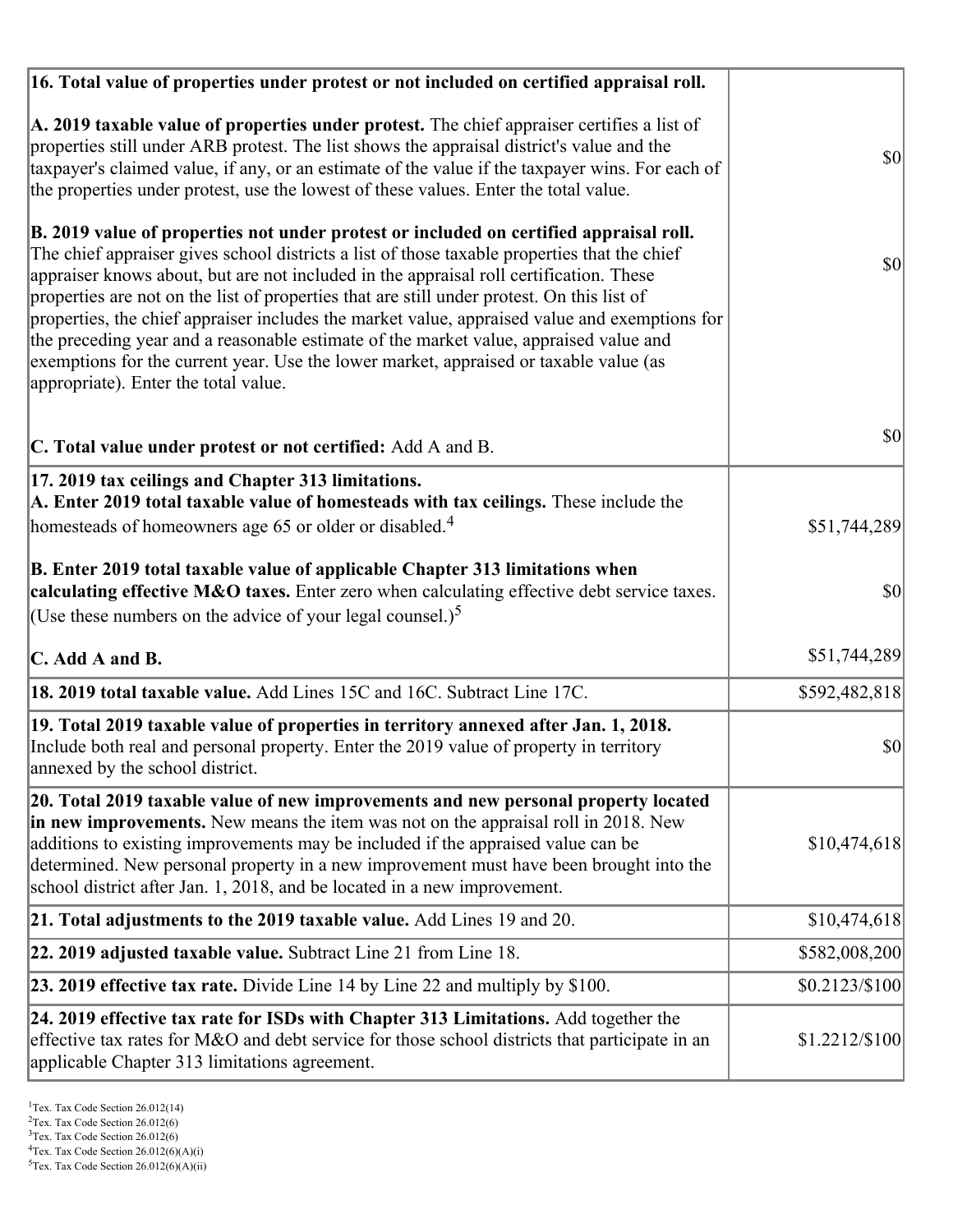## **STEP 2: Voter-Approval Tax Rate**

Most school districts calculate a voter-approval tax rate that is split into two separate rates:

- 1. **Maintenance and Operations (M&O):** The M&O rate is the portion of the tax rate that raises taxes for any lawful purpose other than debt service for which a taxing unit may spend property tax revenue. This rate accounts for such things as salaries, utilities and day-to-day operations.
- 2. **Debt:** The debt tax rate includes the debt service necessary to pay the school district's debt payments in the coming year. This rate accounts for principal and interest on bonds and other debt secured by property tax revenue.

In most cases the voter-approval tax rate exceeds the effective tax rate, but occasionally decreases in a school district's debt service will cause the effective tax rate to be higher than the rollback tax rate.

| <b>Voter-Approval Tax Rate Activity</b>                                                                                                                                                                                                                                                                                                                                  | <b>Amount/Rate</b> |
|--------------------------------------------------------------------------------------------------------------------------------------------------------------------------------------------------------------------------------------------------------------------------------------------------------------------------------------------------------------------------|--------------------|
| <b>25. 2019 voter-approval M&amp;O rate.</b> The sum of the following as calculated in Tax Code<br>Section $26.08(n)(1)(A),(B)$ and (C). Go to Region 13 Education Service Center's Worksheet<br>for State Aid Template for 2019-2020 to determine state compression percentage and the<br>district enrichment tax rate (DTR).                                           |                    |
| A. The rate per \$100 of taxable value that is equal to the 2019 state compression<br>percentage plus \$1.00                                                                                                                                                                                                                                                             | \$0.9300           |
| <b>B.</b> The greater of:<br>(i) 2018 M&O - $$1.00 + DTR$ reduction)<br><b>OR</b>                                                                                                                                                                                                                                                                                        | \$0.0400           |
| (ii) \$0.04 per \$100 of taxable value<br>$\mathbf C$ . Add A and B.                                                                                                                                                                                                                                                                                                     | \$0.9700           |
| 26. Total 2019 debt to be paid with property tax revenue.<br>Debt means the interest and principal that will be paid on debts that:<br>$(1)$ Are paid by property taxes,<br>$(2)$ Are secured by property taxes,<br>$(3)$ Are scheduled for payment over a period longer than one year, and<br>$(4)$ Are not classified in the school district's budget as M&O expenses. |                    |
| A. Debt includes contractual payments to other school districts that have incurred debt on<br>behalf of this school district, if those debts meet the four conditions above. Include only<br>amounts that will be paid from property tax revenue. Do not include appraisal district budget<br>payments. Enter debt amount:                                               | \$1,417,214        |
| B. Subtract unencumbered fund amount used to reduce total debt.                                                                                                                                                                                                                                                                                                          | \$24,714           |
| C. Subtract state aid received for paying principal and interest on debt for facilities through<br>the existing debt allotment program and/or instructional facilities allotment program.                                                                                                                                                                                | \$0                |
| D. Adjust debt: Subtract B and C from A.                                                                                                                                                                                                                                                                                                                                 | \$1,392,500        |
| 27. Certified 2018 excess debt collections. Enter the amount certified by the collector.                                                                                                                                                                                                                                                                                 | \$0                |
| 28. Adjusted 2019 debt. Subtract line 27 from line 26D.                                                                                                                                                                                                                                                                                                                  | \$1,392,500        |
| 29. Certified 2019 anticipated collection rate. Enter the rate certified by the collector. If<br>the rate is 100 percent or greater, enter 100 percent.                                                                                                                                                                                                                  | 100.00%            |
| 30. 2019 debt adjusted for collections. Divide line 30 by line 31.                                                                                                                                                                                                                                                                                                       | \$1,392,500        |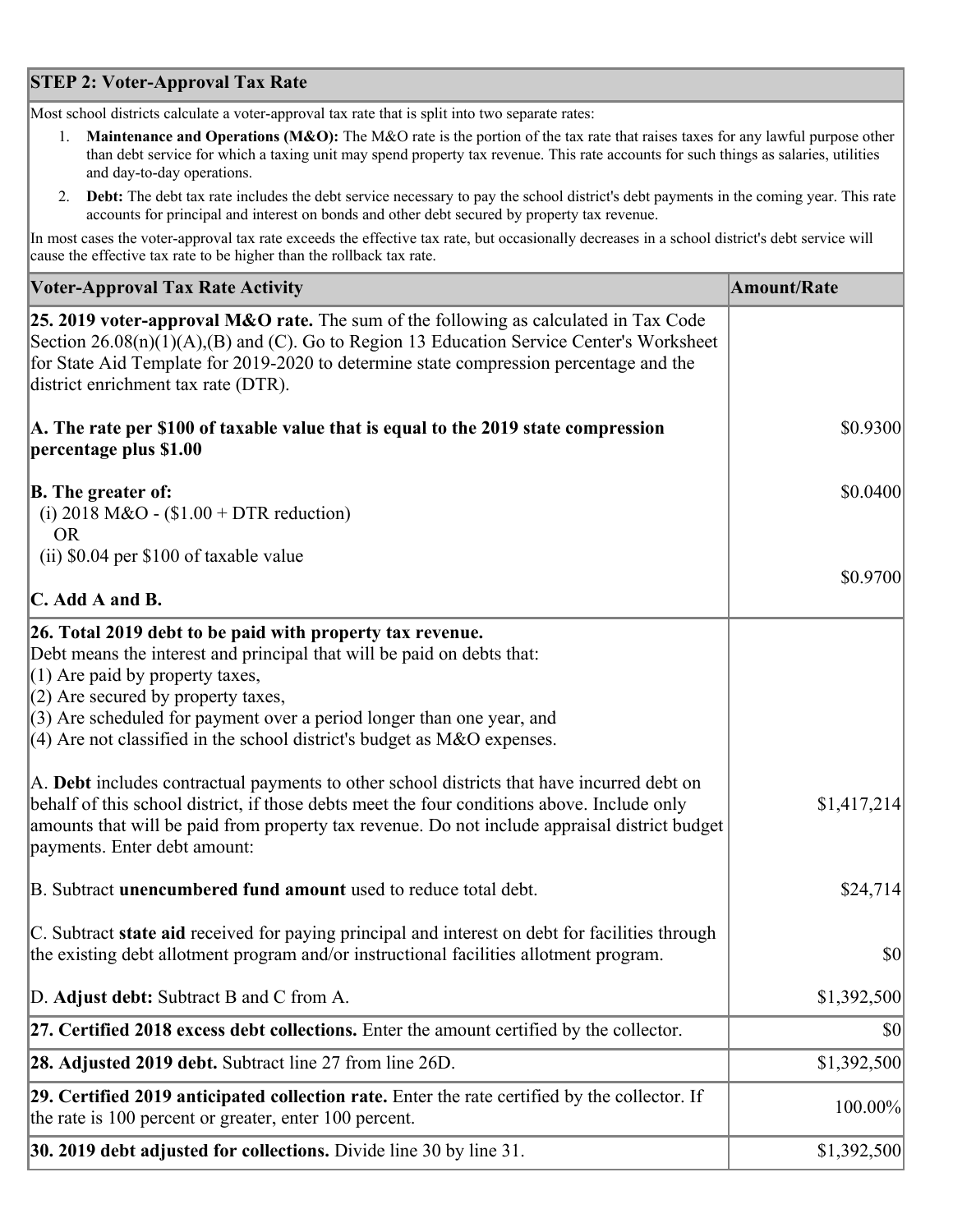| 31. 2019 total taxable value. Enter amount on line 18.                   | \$592,482,818   |
|--------------------------------------------------------------------------|-----------------|
| 32. 2019 debt tax rate. Divide line 30 by line 31 and multiply by \$100. | $$0.2350/\$100$ |
| $ 33.2019$ voter-approval tax rate. Adds lines 25 and 33.                | \$1.2050/\$100  |